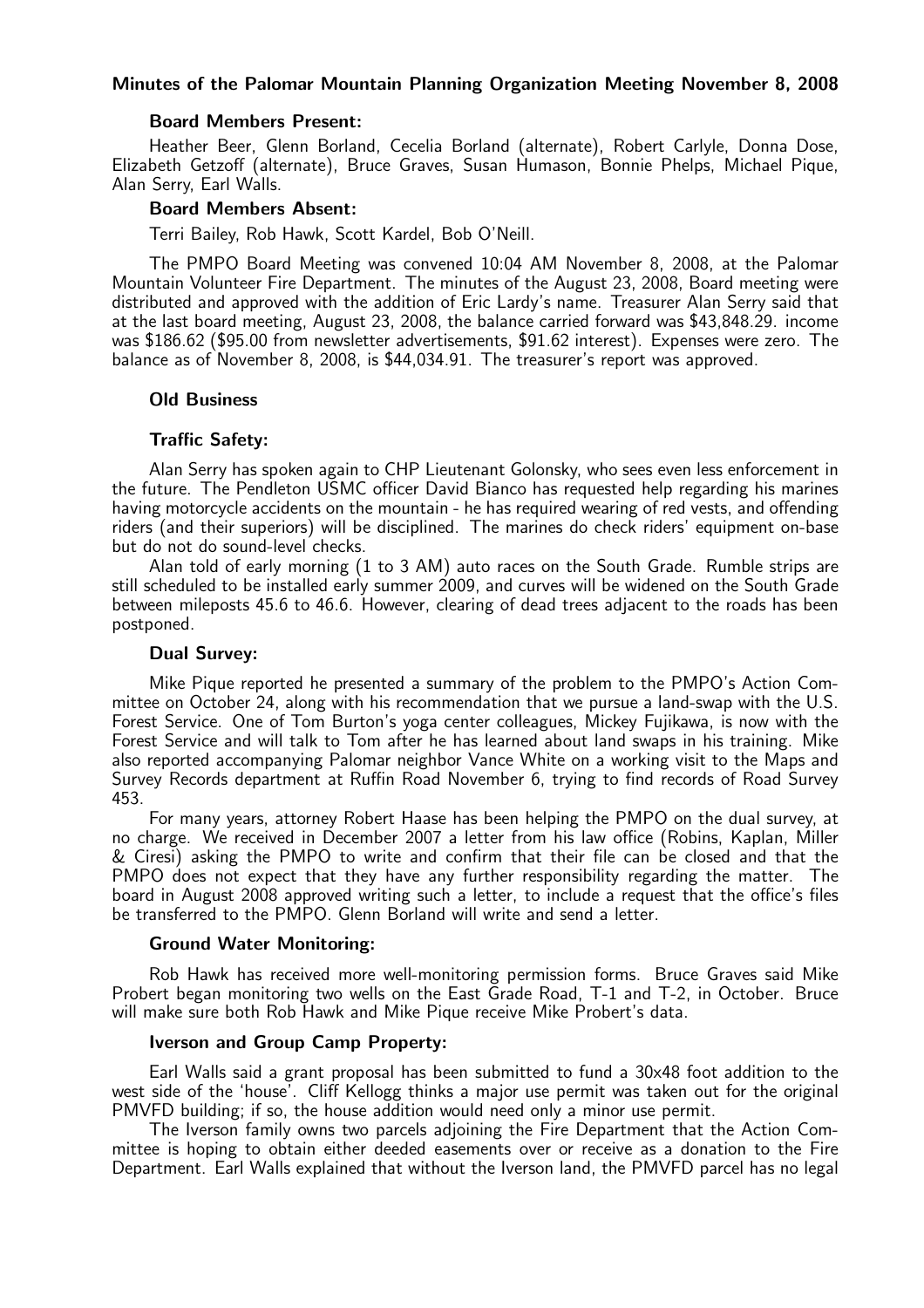## Minutes of the Palomar Mountain Planning Organization Meeting November 8, 2008

access. Furthermore, getting the U. S. Forest Service's Crestline Group Camp, should the Forest Service ever abandon it in whole or part, would alleviate county government concerns over Community Center parking.

One question is whether the PMPO could be an appropriate organization to receive such property, because the PMVFD's charter is for only health and safety purposes, and the Community Center (CCPM) is a 501(c)4, not the preferable  $501(c)3$  organization. Tom Burton said that PMPO land would not automatically qualify for property tax exemption but a separate welfare purpose exemption could be requested.

Tom Burton suggests that an appropriately crafted land swap would solve all three problems by putting the Iverson parcels into the PMVFD, the 6-acre Crestline Camp into the PMPO to be leased for community center use, and the 17-acre Section 14 wedge back into the original owners' hands.

The Board authorized the Action Committee to include land ownership by the PMPO as a possibility in their recommendations, plans, and proposals. Glenn Borland will check whether the PMPO charter allows land ownership.

## Easement Project (Legal Access to Land Parcels):

Cecelia Borland said grant deeds for the far northeast corner of Birch Hill, in section 14, have been mailed to the seven property owners for their execution. Some are already back and have been recorded. Next will be the roads north of the Lodge, starting with the road on the west side between the Palomar Mountain Mutual Water Company (PMMWC) office and the Palomar Mountain Lodge. Linda Thorne is studying whether the PMMWC office is already burdened; it is possible the Lodge might be asked to grant a wider easement to its west.

## Closure of the Dump:

The East Grade Road Bin Transfer Station, known as "the dump", will be closing, perhaps by the end of the year. Heather Beer reported that Valley Center Roadrunner newspaper editor David Ross believes that letters to the Roadrunner would help keep the dump open one weekend per month. The Board authorized the Action Committee to write a letter to Allied Services, the dump owner, for Chair Glenn Borland to sign.

## North Mountain San Diego General Plan 2020:

Glenn Borland says no news. The county has sent out "templates" for the plan, very similar to the 8-or-9-year old ones, that the PMPO needs to fill out and resubmit. The Board authorized the Action Committee to transcribe our old plan information into the new format. Since this must be done by February or March 2009, the Action Committee will have a draft ready for the January 24, 2009, PMPO meeting.

## New Business

## Sheriff Volunteer Fire Watch:

Jerry Fisher explained that the Sheriff's Department enjoys the help of about 400 citizen volunteers. The Board authorized the Action Committee to write a letter asking for Sheriff Department volunteers to patrol for fires on Palomar Mountain and Highway 76 during high-firerisk Santa Ana situations.

## Evacuation Plan Brochure:

Chris Kusek said that the Palomar Mountain Community Emergency Response Team (CERT) has drafted a brochure to be distributed to residents and visitors outlining emergency escape routes and procedures. Cal Tech has agreed to pay for mailing the brochure, and the Board agreed to pay \$1500 for printing 2000 copies. The Board also approved the rendition of the PMPO logo to appear on the brochure.

## Penny Pines Overlook:

Cliff Kellogg said the Forest Service is clearing Penny Pines in preparation for building a scenic overlook similar to the one at about milepost 3 on the East Grade, to be done by the end